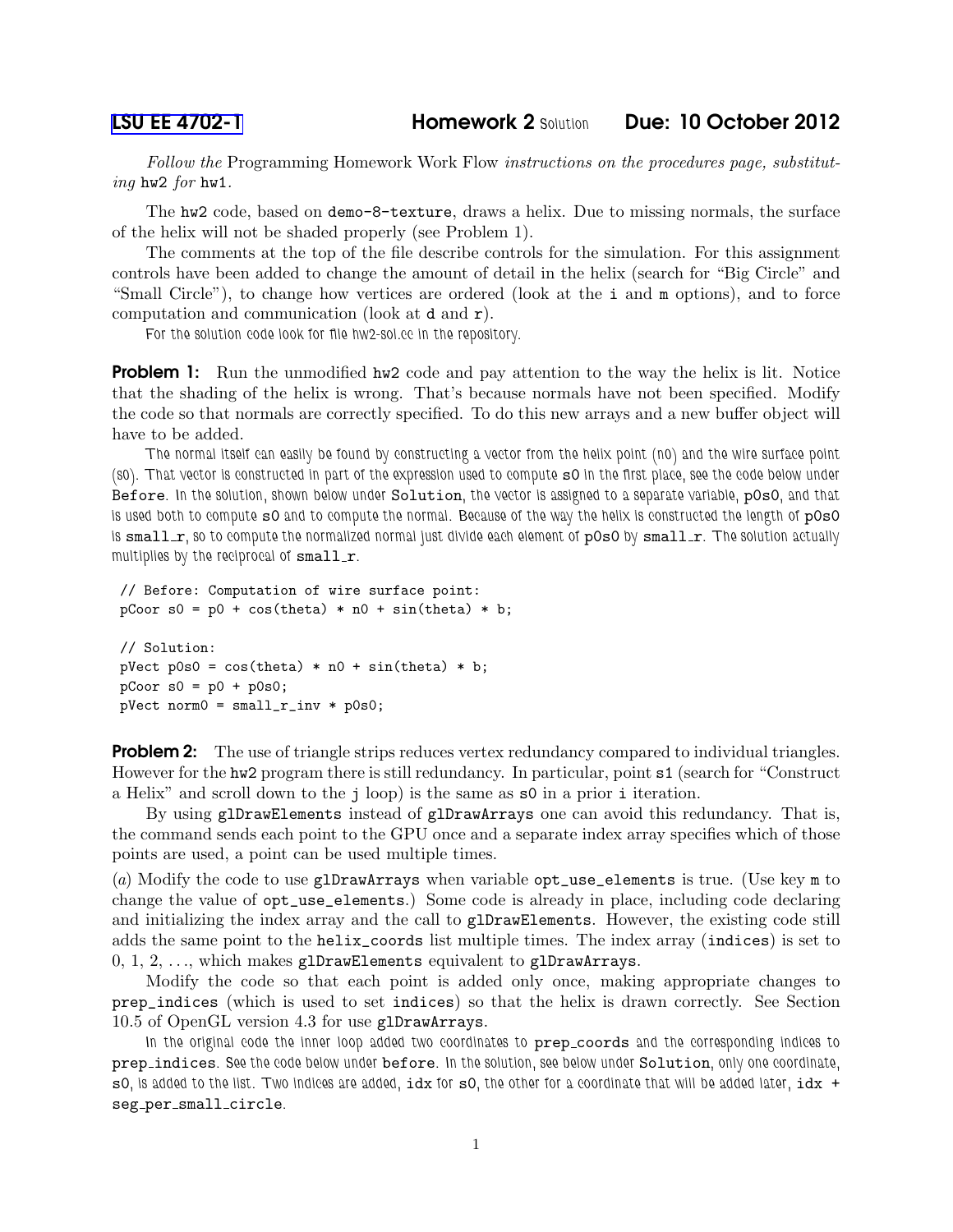```
// Before:
```

```
// Compute point on surface of wire.
pCoor s0 = p0 + cos(theta) * n0 + sin(theta) * b;prep_coords += s0;
prep_indices += idx; // Index of point just added.
pCoor s1 = p1 + cos(theta) * n1 + sin(theta) * b;prep_coords += s1;
prep_indices += idx + 1; // Index of point just added.
```
// Solution

```
pCoor s0 = p0 + p0s0;
prep_coords += s0;
prep_indices += idx; // This vertex.
prep_indices += idx + seg_per_small_circle;
```
*The solution initially prepares the arrays assuming that* opt use elements *is true. If it's false then it will construct a new list of coordinates using the indices. See the checked in code.*

(*b*) The code has a variable opt\_use\_strips. Modify the code so that when it's true the helix will be rendered using triangle strips and when it's false it will be rendered using individual triangles. *Note: This part did not appear in the original assignment.*

When opt\_use\_strips is false the helix will be rendered using individual triangles. For these there must be three *indices per triangle. So rather than inserting two indices per iteration, six indices are inserted. See the excerpt below:*

// Solution

```
if ( opt_use_strips ) {
   prep_indices += idx; // This vertex.
   prep_indices += idx + seg_per_small_circle;
  } else {
   prep_indices += idx; // This vertex.
   prep_indices += idx + seg_per_small_circle;
   prep_indices += idx + seg_per_small_circle + 1;
   prep_indices += idx; // This vertex.
   prep_indices += idx + seg_per_small_circle + 1;
   prep_indices += idx + 1;
  }
```
**Problem 3:** In this problem try to measure the impact of using glDrawElements to reduce the redundancy.

(*a*) Compute the amount of data sent from the CPU to the GPU in terms of the number of triangles used in the helix with and without glDrawElements. Use  $T$  to denote the number of triangles.

*Each index (element of* indices*) is 4 bytes, each vertex coordinate (three floats) is 12 bytes, and each normal is 12 bytes. (The color and other attributes are the same for all vertices, so they do not significantly affect the data size.) In the solution below* vertex *refers to both the vertex coordinate and the normal.*

*For* glDrawArrays *with triangle strips: A total of* T *indices and* T *vertices are sent, the data size is therefore*  $4T + 24T = 28T$  bytes.

*For* glDrawElements *with triangle strips: A total of* T *indices are sent, but only* T/2 *vertices are sent. The total amount of data is*  $4T + 24T/2 = 16T$  *bytes.* 

*For* glDrawArrays *with individual triangles: A total of* 3T *indices and* 3T *vertices are sent, the data size is therefore*  $3 \times 4T + 3 \times 24T = 84T$  *bytes.*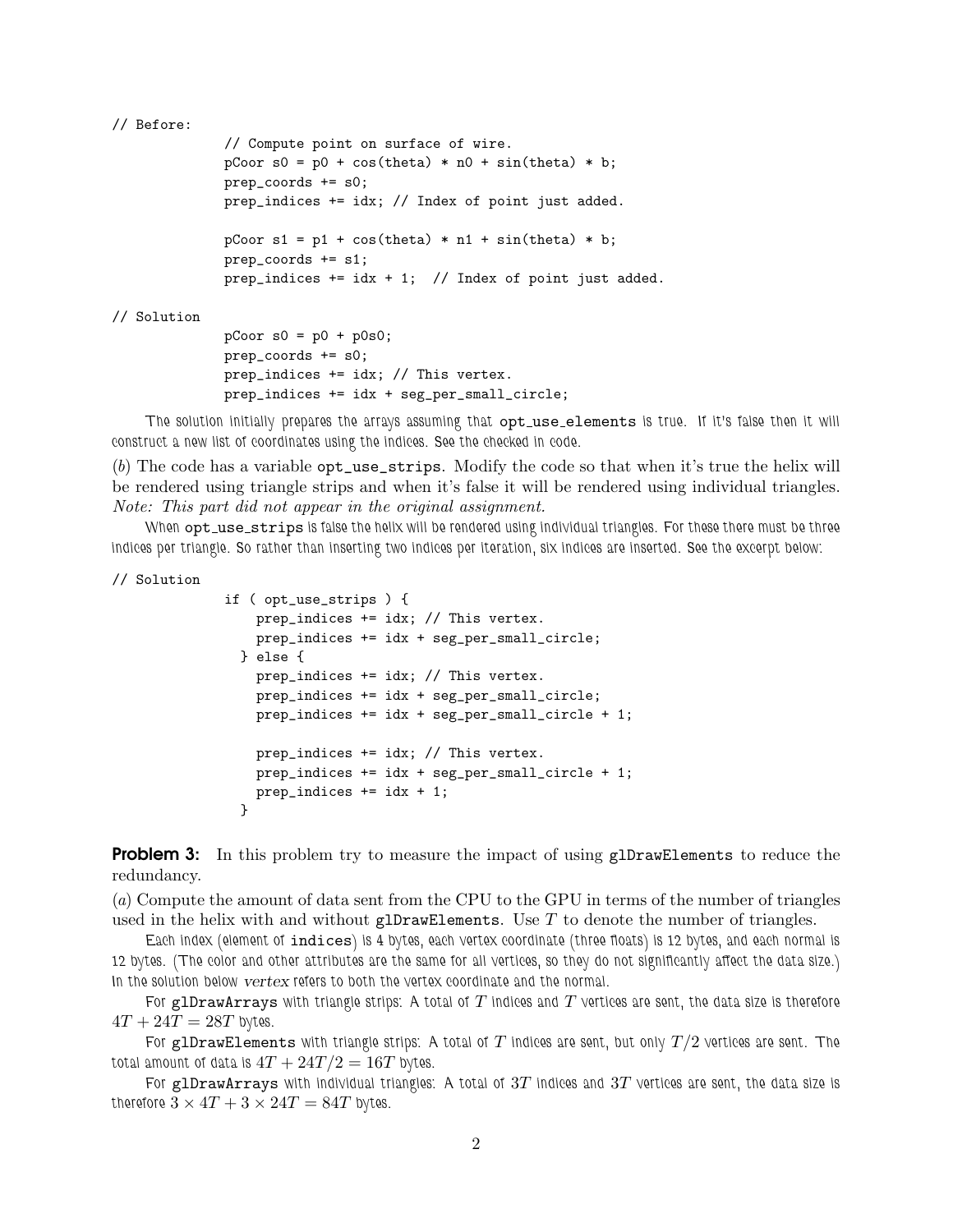*For* glDrawElements *with individual triangles: A total of* 3T *indices and* T/2 *vertices are sent, the data size is therefore*  $3 \times 4T + 24T/2 = 24T$  *bytes.* 

(*b*) Measure the impact on performance of this difference in data size. Use the various program options to make this performance difference large. Explain which options were used and show the results.

*Background: There are two impacts for data size, communication between the CPU and GPU, which has already* been discussed in class, and GPU memory and the GPU itself, which has not been discussed much. The solution will *discuss both impacts, however the assignments were graded only on consideration of CPU/GPU communication.*

*For the homework code, communication between the CPU and GPU is controlled by the "Always Send" option. When this option is "no" indices and vertices are only sent when some helix parameter, such as "Small Circle" changes. This data will be sent once per change and so its impact on performance will be very brief. In other words, when "Always Send" is "no" data communication between the CPU and GPU is small, consisting of commands. When "Always Send" is "yes" the impact of data size on performance will be proportional to the array sizes (see previous problem).*

*In contrast, the sending of the indices and vertices from GPU memory to the GPU must occur every frame. The rendering pipeline is implemented in the GPU itself, the data that it reads (vertices, etc) initially is in GPU memory. The* vertex puller *will read the appropriate vertices from memory and send them to the first stage of the rendering pipeline, the vertex shader. The* glDrawArrays *is used the vertex puller reads vertices sequentially. When* glDrawElements *is used the puller will read the indices sequentially but fetch vertices corresponding to the indices, which can be in any order, and the same vertex can be pulled multiple times.*

*For* glDrawArrays *the amount of data read is equal to the size of the index and vertex arrays. (The* glDrawArrays *command does not use the indices, but our vertex shader uses them.) For* glDrawElements *the amount of data read from memory depends upon how clever the system is. Consider two cases,* simple *and* "efficient"*. In the simple case, one vertex will be read for each index. The total amount of data read will be the number of elements in the index array times the sum of the sizes of an index and a vertex. For the code in this problem using triangle strips, there will be* T *index elements, an index is 4 bytes and a vertex coordinate/normal pair is 24 bytes, so the data read from memory will be* 28T *bytes (this is the number under the* M− > S1 *column in the table below). Notice that this is more than the* 16T *bytes send from CPU to GPU, that's because each vertex is read twice in the simple case for triangle strips. For individual triangles the difference between CPU to GPU transfer and GPU memory to shader transfer is even greater. In* this case there are  $3\times 4T$  bytes read from GPU memory for indices and  $3\times 24T$  bytes for vertices, for a total of  $84T$ *bytes. This difference in the amount of data read should be reflected in GPU execution time.*

*For the "efficient" case each vertex will be read from GPU memory once, even if its index appears multiple times. In that case the amount of data read from GPU memory is the same as the amount of data sent from CPU to GPU. For triangle strips that's* 16T *bytes, compared to* 28T *for the simple method. There are quotes around "efficient" to hint that the reduction in data volume over the simple method might come at some cost. That is the cost of holding on to the fetched vertices (before or after vertex processing) until their last use.*

*Solution: To determine the impact on performance with data size the code was executed for two helix sizes, both have more triangles than the default. The primitive type (triangle strip or individual triangles), draw command (*glDrawArrays *or* glDrawElements*) was varied, and data-resend options were varied. For reference, the data transfer sizes also appear in the table. Column* M->S1 *shows the amount of data read from GPU memory to the GPU for the simple case, where the number of vertices read is equal to the number of indices. The data under* M->S2 *shows the amount of data read for the "efficient" case, where the number of vertices read is equal to the number of* distinct *indices (which is equal to the number of vertices in the array).*